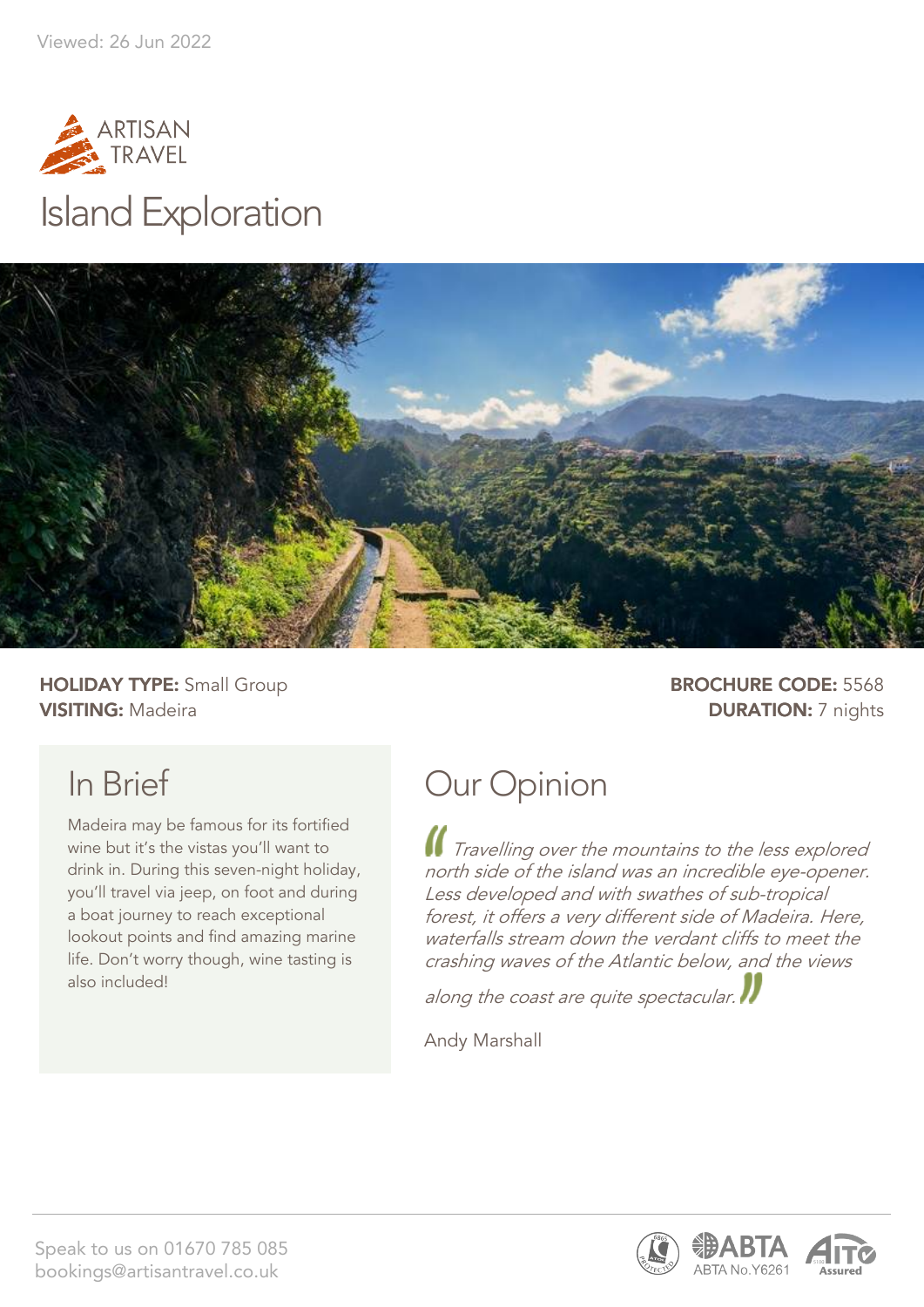

## What's included?

- **Transfers:** all transfers included
- Accommodation: 7 nights' hotel accommodation in double/twin rooms
- **Meals:** 7 breakfasts
- The following activities are included in the holiday: minibus tour to Nuns Valley, jeep tour to northwest terraces, whale and dolphin watching, Botanical Garden visit and wine tasting, guided Levada Walk Serra D´Agua, jeep tour to the East Island (the order of activities is subject to change)
- Fully qualified guides and instructors during activities

## Trip Overview

With rugged, rocky coastline cliffs, luscious green mountains and an abundance of marine life, Madeira's wine might be special but it's the landscape and wildlife that we want to show off.

During your 7-night stay, you'll explore the main island in a variety of ways, travelling across land and sea for the full experience.

Guided walks and jeep tours will take you to some of the best sights, from the dramatic views across plunging valleys to the unobstructed vantage points looking out onto the vast Atlantic Ocean.

Away from dry land, Madeira is renowned for its marine life. During a whale and dolphin watching tour, marine biologists will accompany you on the boat as you look for the many cetacean species swimming freely in their natural habitat.

Of course, your holiday to Madeira wouldn't be complete without sampling some of the wine. During a trip to a Botanical Garden, you'll get more of an insight into the amazing variety of local plant life before going on a wine tasting tour. Trust us, you'll definitely understand what all the fuss is about.

The itinerary also includes plenty of free time for you to experience Madeira in your own way too. Our Travel Experts can give you our personal recommendations from our wonderful experiences here or you can talk to our knowledgeable local guides when you arrive.

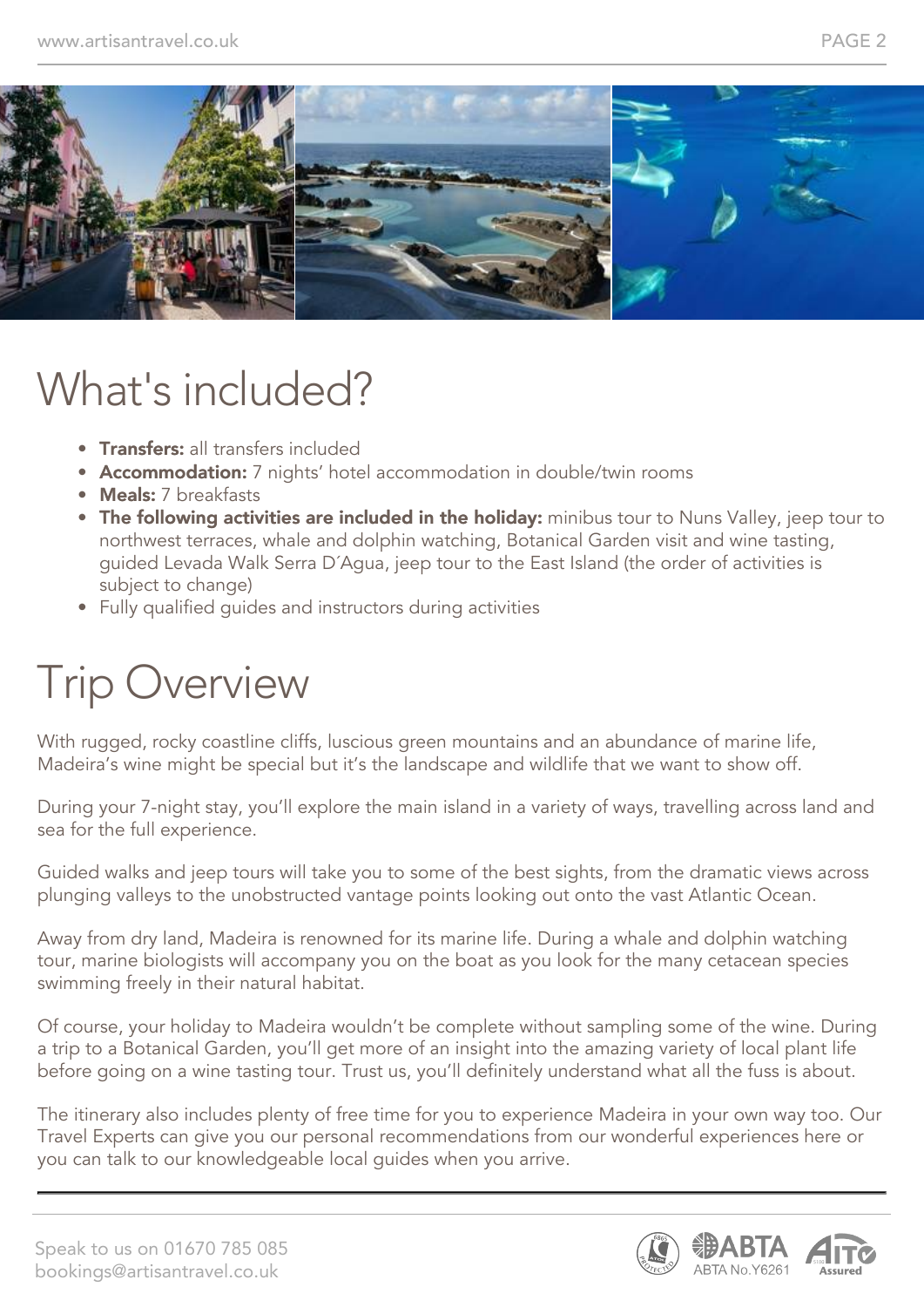Image credits: Francisco Correia- Visit Madeira, Madeira Promotion Bureau

## Agenda

Please note the order of activities is subject to change

Once you arrive at Funchal Airport, your transfer vehicle will be ready and waiting to take you to the Castanheiro Boutique Hotel, approximately 20 minutes away. After checking in, you could go to one of the many restaurants nearby for your first taste of Madeiran cuisine.

Please note: that this is a sample itinerary, all of these activities will be delivered during your stay however the order of activities will be confirmed on your arrival depending on local conditions, events or guest preferences. Decisions will be based first and foremost on your safety and comfort.

#### Included Meals: None



After breakfast, a minibus tour will take you to Nuns Valley, a charming small parish in the heart of the Madeiran mountains with scenic lookout stops along the way.

Madeira has many great viewpoints but Nuns Valley is definitely one of the best we've discovered. This small village was once a refuge for the nuns fleeing Funchal. Sitting in a huge rocky cauldron with green mountains towering above, it's easy to see why this location was chosen for safety.

After touring Nuns Valley, you will return to your hotel around 1pm today.

#### Included Meals: Breakfast



After breakfast, you'll start your full-day jeep tour to the unmissable Northwest coast.

This tour takes you to the lush northwest, where waterfalls melt into the ocean and lava has been shaped into cerulean pools. Feel the adrenalin-adventure of exploring primitive backroads surrounded by native forest. Add to these a walk alongside the famous man-made channels -called Levada's-with ravishing landscapes and for sure, you will have unforgettable moments.

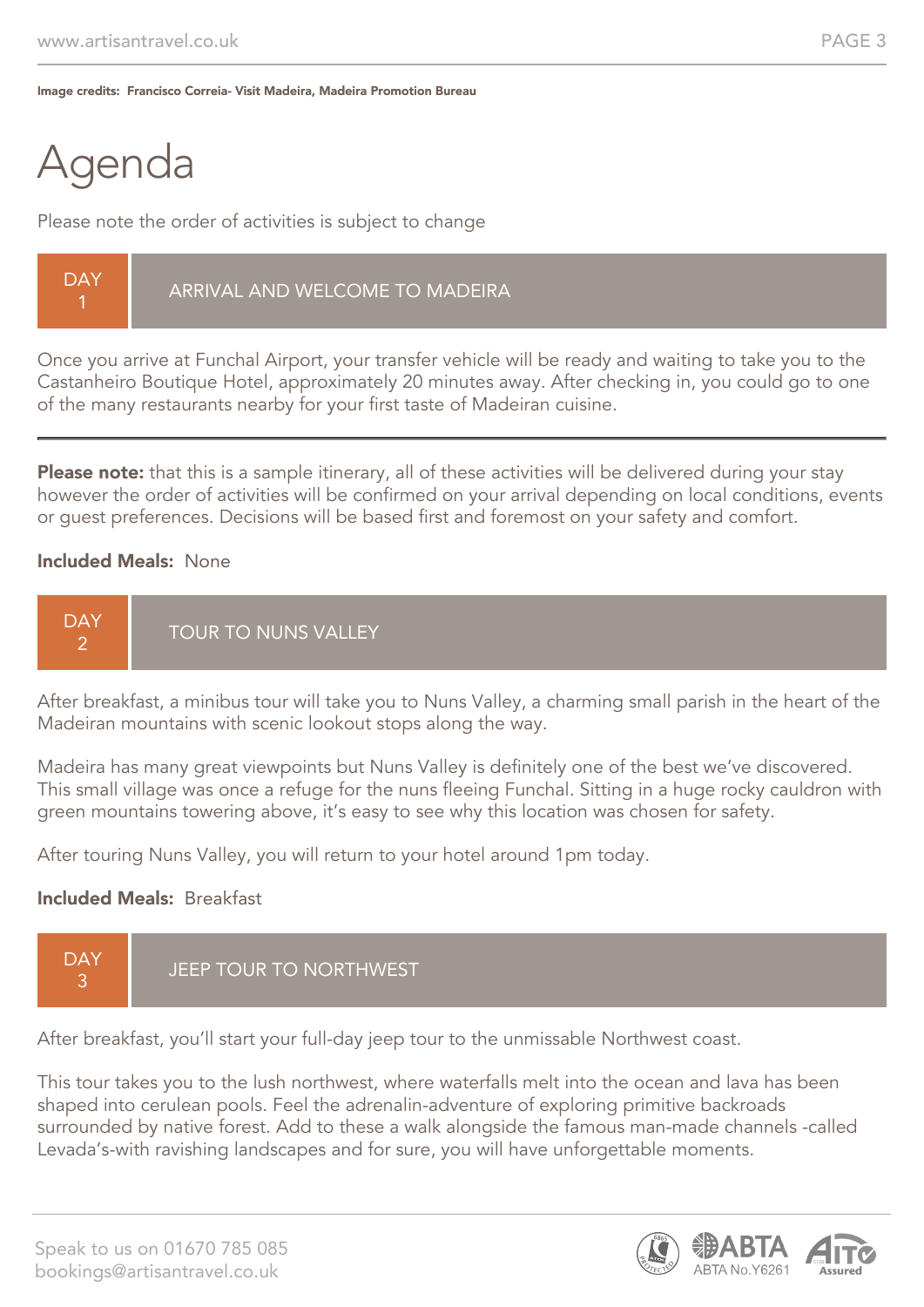Tonight, you have a free evening. Relax at the hotel or see more of Funchal's old town.

#### Included Meals: Breakfast



Following breakfast, the inviting coastal waters are calling as well as, hopefully, the marine life.

Accompanied by marine biologists, you'll ride in a rigid inflatable boat (RIB) and be on the lookout for the many different cetaceans found in Madeira's waters. These include bottlenose and Atlantic spotted dolphins as well as short-finned pilot whales, and humpback and sperm whales.

After your adventure at sea, you'll have a free afternoon and evening to spend as you please. Perhaps you want to explore the water further during an exciting canyoning or kayaking trip. See our 'Personalise' tab for more information.

#### Included Meals: Breakfast



In Madeira, flowers bloom all year round, so a visit to the botanical gardens should be included in your programme. Flowers from all over the world can be found here and the view over the wide Atlantic Ocean is breath-taking. To round it all off, there's a little Madeira wine testing.

#### Included Meals: Breakfast



Walking along the "Levada" do Norte" you begin the first half of the walk with superb views of the south coast to then encounter a vast area of Eucalyptus Forest. You will end the walk at a magical place called Era do Mourão. From a 65 km Levada, your guides have chosen the most beautiful 5 km for the hike. It is an easy hike with diverse flora and fauna to enjoy.

After your walk, you have a free afternoon and evening to spend as you please. Relax in the sun or discover more history in one of Funchal's museums. You could also book one of our optional activities. Click the 'Personalise' tab to find out more.

#### Included Meals: Breakfast

**DAY** 7 JEEP TOUR TO EAST ISLAND

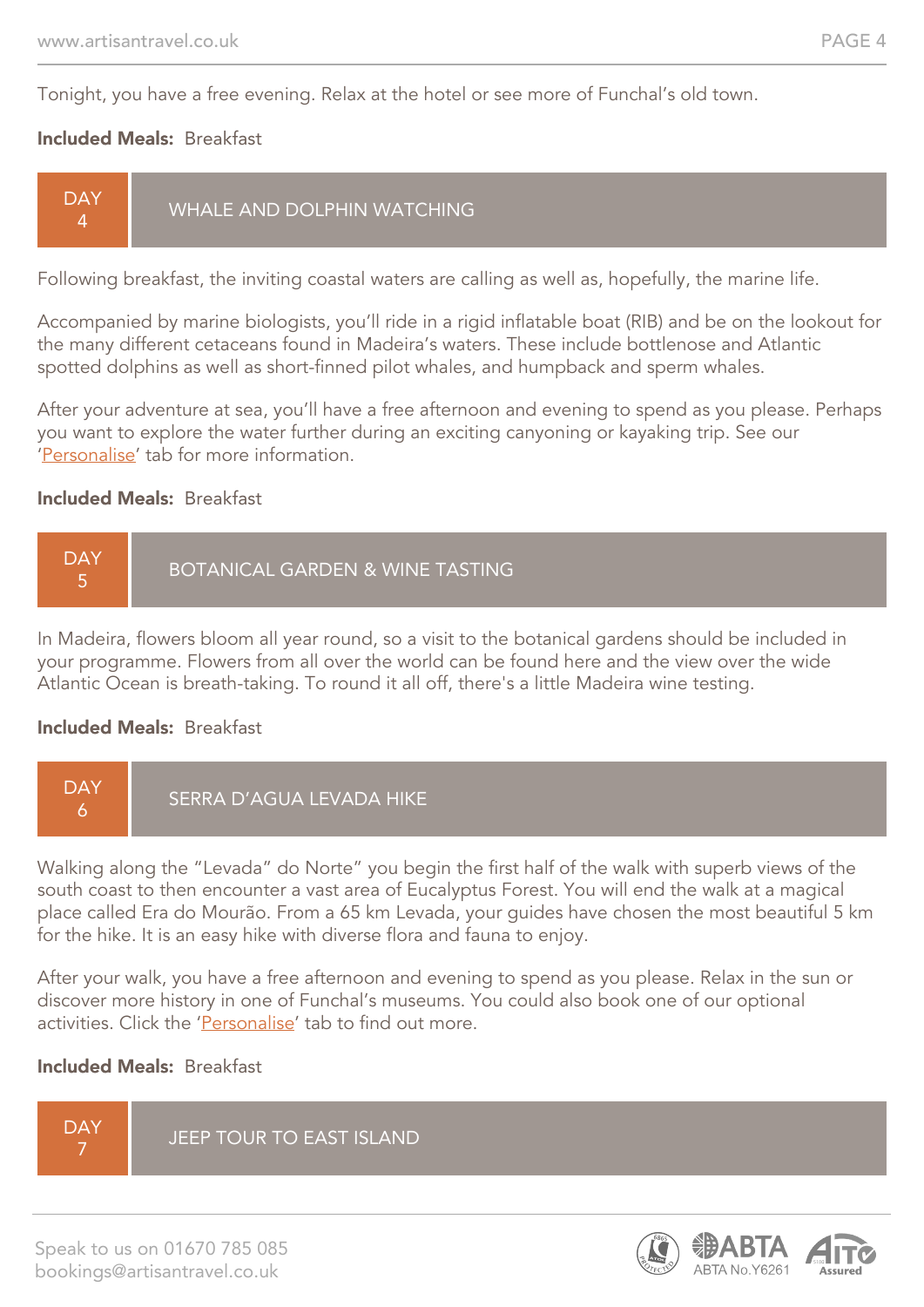After a first stop at the bay where the Portuguese landed in 1419/20, in the southeast coast, this tour continues along the ancient royal footpath, where our sight is captured by the geometry of the oldest terraces of the island, along the beaten tracks crossing the indigenous forest. You will be amazed at the isolated rural nature of the villages we will visit. This is a tour rich in culture, with some of the most beautiful landscapes you can set your eyes on and breath-taking trails that will take you from sea level to Madeira's highest mountains.

Afterwards, you have a free evening to spend your last night as you please. Go back and visit your favourite restaurant or treat yourself to an upscale option to end your time here in style.

#### Included Meals: Breakfast



Sadly, it's time for your island exploration tour of Madeira to come to an end. Depending on your flight time, you'll have breakfast at the hotel or we'll box it up before you're transferred to the airport for your flight home.

Included Meals: Breakfast

## Personalise this tour

## Our pick



### Canyoning

In a beautiful valley in rural Madeira, lies a hidden green canyon. During this activity, you won't just discover the canyon, you will travel through it as you follow the water on its journey downstream.

Canyoning is a safe, yet adventurous activity that allows you to travel in the direction of the water as it makes its way through the picturesque canyon. On your journey, you'll come across four different rappels varying in altitude up to 17 metres. There's also two small slides and two small jumps (optional).

Prices available on request.

**Duration:** half day

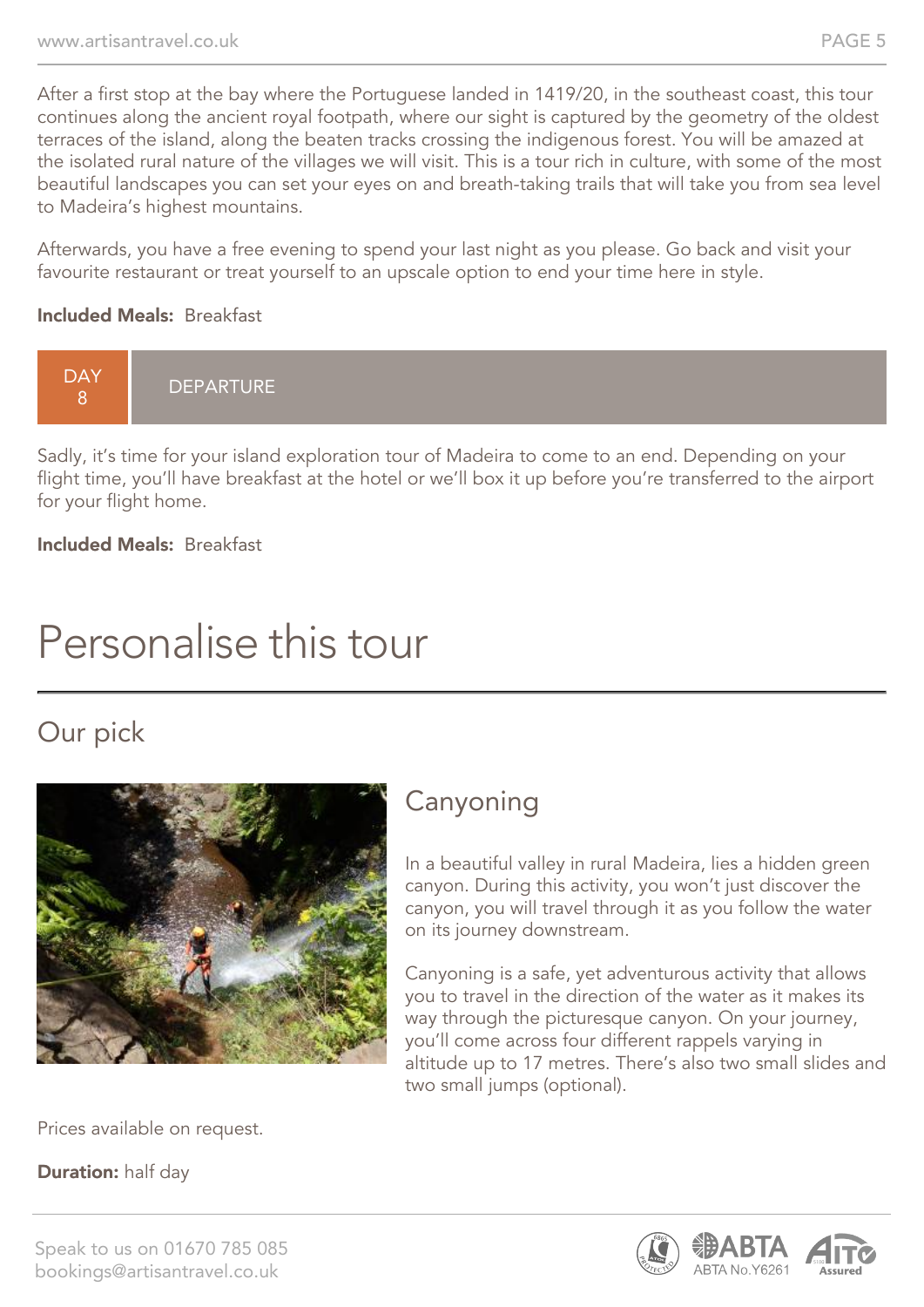#### Available: year-round, with a minimum of two participants

## Other options

### **ACTIVITIES**



## Half Day Kayaking and Snorkelling

There's no better way to appreciate the coastal waters of Madeira than to get out onto it.

Using a sit-on-top kayak, you'll paddle out to the Underwater Nature Reserve of Garajau. Established in 1986, this reserve is full of marine life including large fish and manta rays. You'll hopefully see the different species as you kayak along the water but you'll also have plenty of time to snorkel and enjoy the underwater sights too.

Prices available on request.

**Duration:** approximately two hours

Available: Monday to Saturday, May to October, with a minimum of two participants.

Kayak capacity is two adults and one child. Adults may have to share a kayak, depending on group size.

## Included Accommodation

Castanheiro Boutique Hotel (Nights: 1-7)



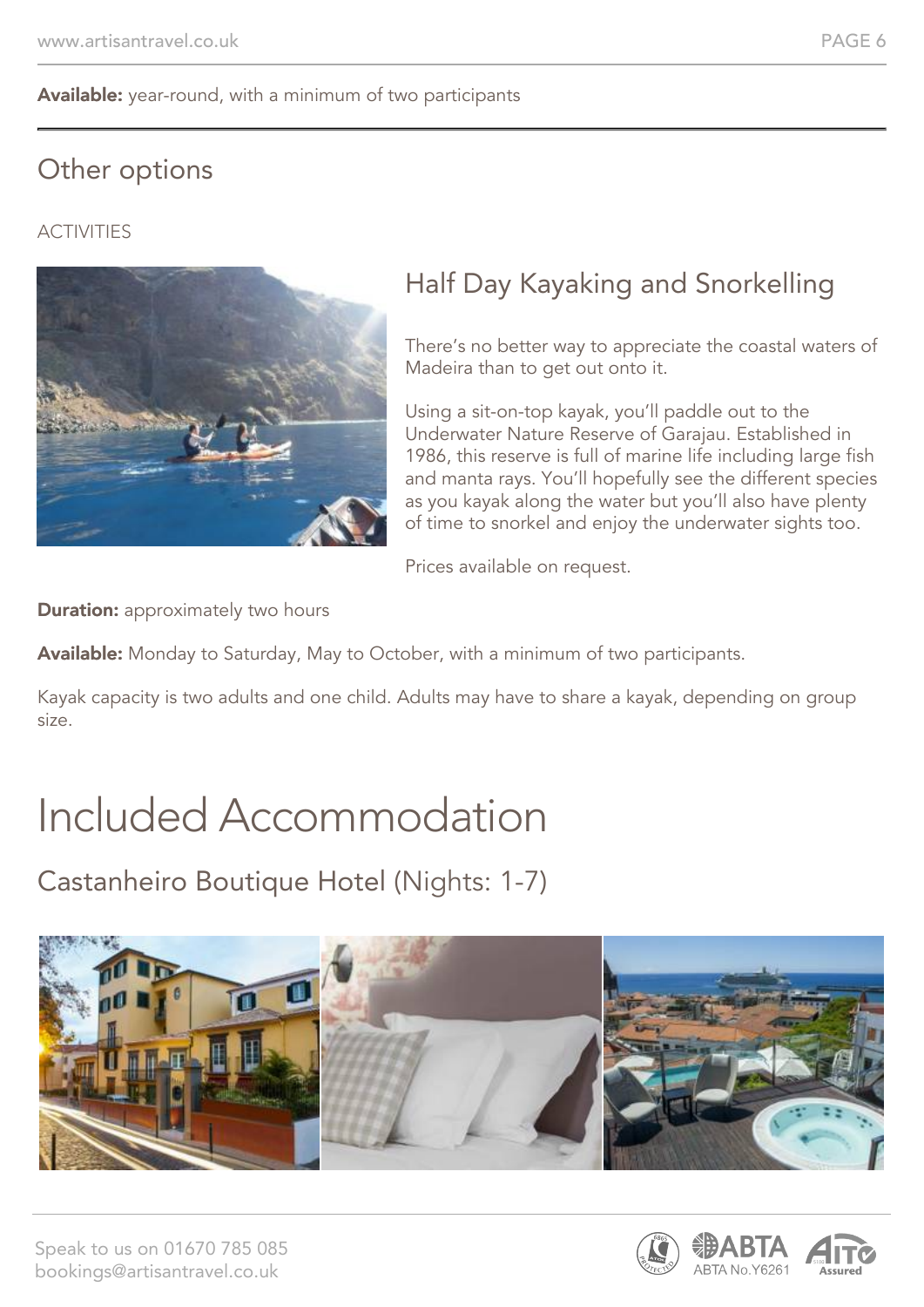The Castanheiro Boutique Hotel is situated in Funchal's fascinating Old Town, next to the Palace of Jesuits and only steps away from a host of wonderful local restaurants, cafés and shops. The cobbled streets, terracotta-roofed buildings and beautifully painted houses make for charming surroundings.

The hotel is composed of five historical buildings, each with a unique heritage and character. Spanning from the 18th – 20th centuries, the buildings have been lovingly restored and transformed into this spectacular hotel.

### Hotel facilities

- The hotel has a small rooftop swimming pool with wonderful views of the Old Town and the surrounding mountains
- Relax by the hotel's bar and enjoy a meal in the fabulous on-site restaurant
- Enjoy the spa area, complete with hydrotherapy pool, Jacuzzi and sauna
- Free Wi-Fi is available throughout the hotel
- For those wanting to exercise while away, there is also a small fitness room

### Room options

#### Standard double/twin room

Our package includes accommodation in a double or twin-bedded standard room. Each room has an en-suite bathroom, as well as air conditioning, TV, telephone, hairdryer, in-room safe, minibar, robes & slippers.

Upgrade options are also available; please speak to our Travel Experts for further information.

# The Specifics

## Holiday group size (approximate)

A minimum of 2 and a maximum of 30 people

## Group Size

We always try to provide an approximation of the group size you can expect to be with for the duration of each of our holidays. It may be that you are joined by others for parts of your holiday (such as transfers and particular activities) but the above number reflects those you can normally expect to be with from beginning to end. If group size is something which is particularly important to you, please speak to our Travel Experts and they can suggest the best holidays for you.

Tailor-made holiday group sizes will vary for all activities as will the group size for any additional activities you book.